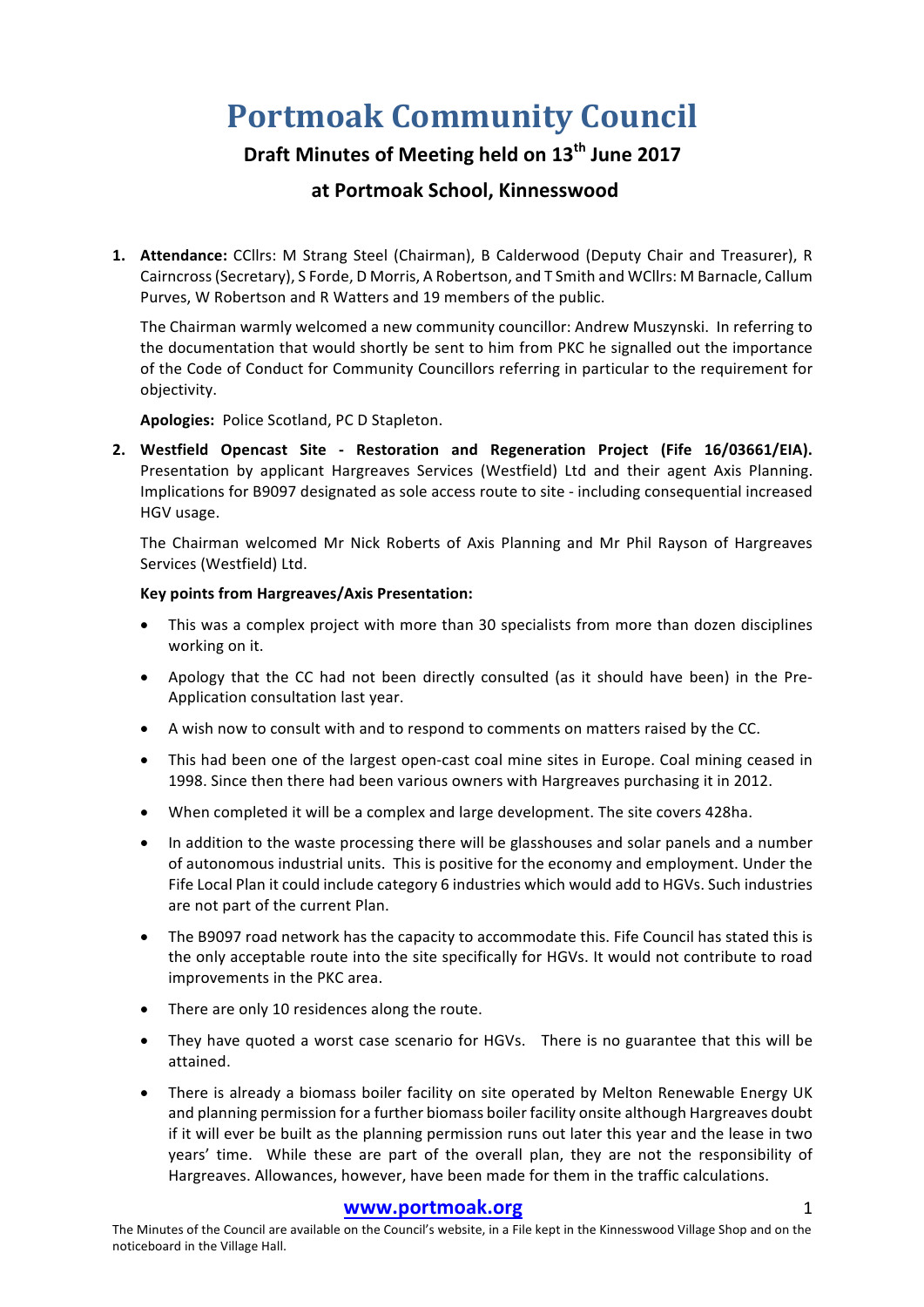- They are content that SNH and SEPA are happy with their plans.
- They recognise the CC is concerned with waste, hours of transit of HGVs, rail contribution to transport and provisions for walking and cycling.
- The waste facility will cover only 10ha of the 428ha
- Because of the diversity of goods carried it is not possible to limit tonnage carried though it could be possible to limit numbers of vehicles.
- The maximum amount of waste that the site could process is 350,000 tons; a more likely amount to be processed is 250,000 tons.
- A restriction on the hours for HGV transits to 0600am to 07.00pm would be acceptable.
- The scheme includes substantial environmental and recreational proposals including the making of paths within the development area. The carrying out of these proposals would commence as soon as the foundations for the waste disposal plant were commenced.
- Rail has never been planned as means of transporting waste. The Scottish rail infrastructure is not suitable. Network Rail would not support the opening of the rail link without a substantial customer with a specific need for a rail link. Hargreaves has been in discussion with two such organisations.
- HGV usage (numbers) is thought to be as a worst case scenario:
	- $\circ$  Waste 109 in and 109 out
	- $\circ$  Employed units 109 in and 110 out
	- $\circ$  Ash 32 in and 32 out
	- $\circ$  Other 4 in and 4 out
	- o **TOTAL 254 in and 255 out**
- HGVs will have a 20 tonne payload at least but no upper limit on HGV waste carried was quoted.
- This is a balance: some disadvantages (mainly along the B9097) against many economic and employment advantages.

#### **Key Points raised in Discussion**

- What is the HGV contribution that is not due to waste? Hargreaves stated that once the go ahead is achieved for the waste processing plant that would in turn trigger immediate development of the rest of the site with an investment in solar panels, glasshouses etc. and of course attracting other industries to the service plots. There was a worst case scenario with 510 HGVs and of that some 300 may come from other non-waste processing. However there would be no control of tenant HGV usage so the so long term HGV estimates would be uncertain.
- Where will the waste come from? Hargreaves estimated that 50% will come from Fife and 50% from the "market" which could mean across Scotland – PKC may be a customer!
- There is conflicting data in respect of the current "baseline" usage of HGVs along the B9097. Hargreaves had not seen the PKC comprehensive PKC data and disputed the PKC information that was available in the 2016 B9097 Action Plan where the number of HGVs was believed to be in the order of 50 per day. Hargreaves thought that too low. It could be that what Hargreaves refers to as an HGV (everything over 3.5 tonnes) was not what PKC had applied when identifying an HGV. In their response to PKC Hargreaves had quoted from their own

#### **www.portmoak.org** 2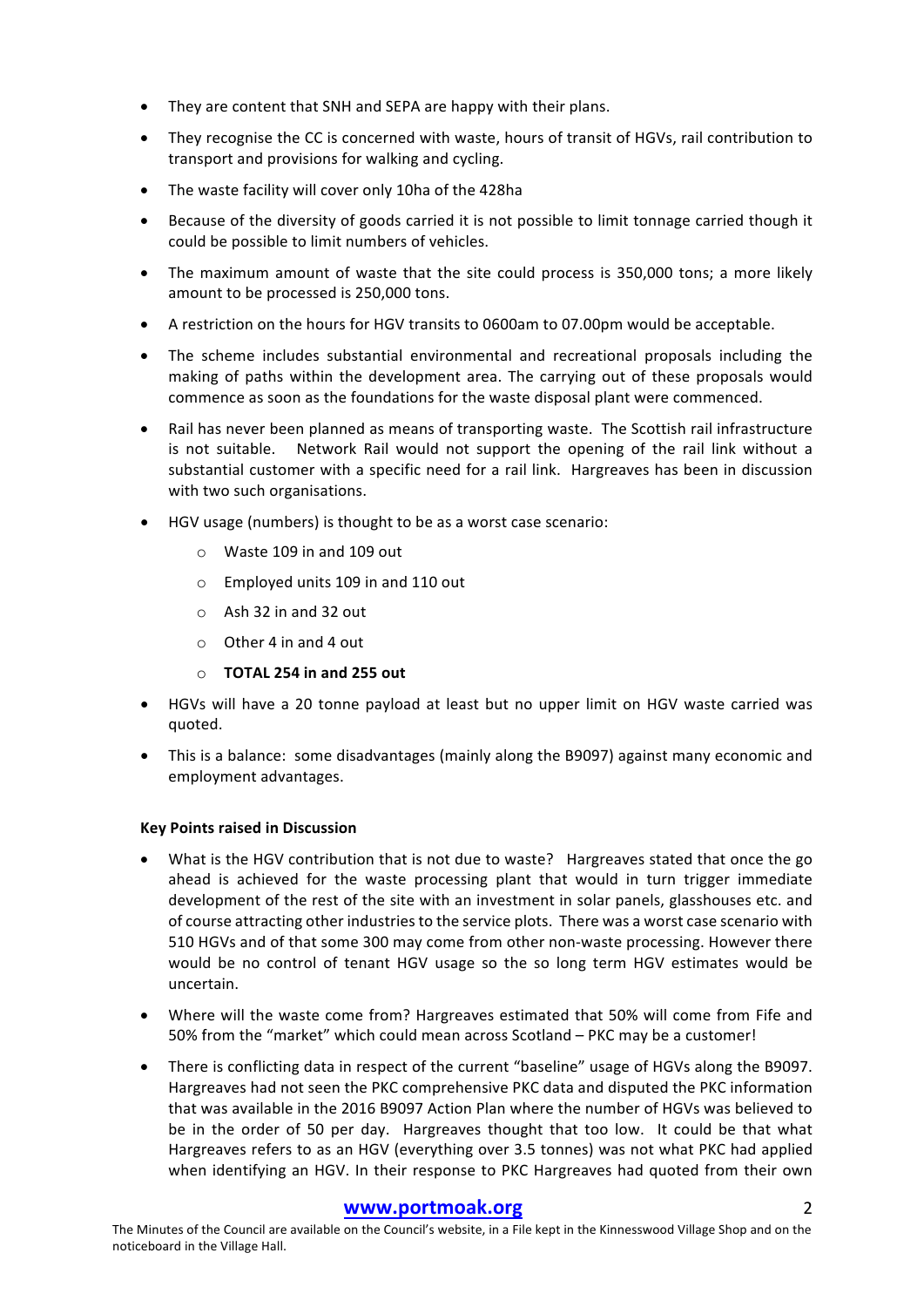Environment Statement of 2016 that, without the proposed development, there would be 1,032 HGVs per 12 hour day. Hargreaves agreed that this matter needed to be resolved and would be willing to do that in discussions with Fife Council, PKC and Portmoak Community Council. Hargreaves also confirmed that HGVs transferring waste would have a payload of not less than 20 tonnes and would probably be articulated.

- Hargreaves maintained that the measured impact on vibration, noise and pollution for those living along the B9097 when the scheme was fully implemented would be minimal. The CC believed that that would be a judgement conditioned by what is the agreed baseline.
- The CC believed that the volume of traffic would be intimidating in itself and would make it unattractive for various activities. Farms with land on both sides of the road would have increased difficulty both in relation to cattle movements and farm vehicle use across and along sections of the B9097. There were also concerns that those using the Heritage Trail which closely followed the B9097 for some distance would be much more aware of traffic noise. The B9097 was already not pedestrian or cyclist friendly due to present traffic levels and speeds. The substantial increase in traffic, notably HGVs, would make their position untenable indicating a need for off-road path provision for non-motorised users. This was an important tourist area with facilities at RSPB and at Findatie which should be safeguarded. Hargreaves agreed to discuss further what might be done to mitigate the impact of increased traffic. It intended to prepare a "green travel plan" but this would not include off-site provision or greenways for pedestrians and cyclists.
- Hargreaves confirmed that SNH and SEPA were content that there would be no adverse impact on the natural environment if the full scheme were to be implemented, as the anticipated noise levels and air quality would be acceptable in accordance with national guidelines.
- Would the Scottish Government be prepared to support the opening on the railhead into the site? Hargreaves thought not. Network Rail could itself provide funding but would not do so if there was not a credible customer to justify the investment.
- WCllr M Barnacle confirmed that PKC were preparing a further response to the dismissal by Hargreaves of the PKC's original objection.
- A resident living by the road believed that that the approach to estimating impact by extrapolating it from peak hour samples was flawed.
- A resident questioned whether there had been sufficient investigation into alternative routes into the site. Further, in a previous inquiry to a similar proposal the Reporter had determined that a proportion of waste had to go by rail. Hargreaves confirmed that the B9097 was the route advocated by Fife Council as the sole route into the site for HGVs and that, further, rail was not was not an appropriate means to transport waste. The inquiry had been into a proposal for landfill, and was different.
- The question of establishing a "community fund" to help mitigate the impact of traffic along the B9097 was raised. It could be akin to many such funds across Scotland that have been established as a consequence of a range of renewable energy endeavours. Hargreaves confirmed that there were no plans for this but that the matter could be explored.
- In summing up Hargreaves stated that the funds for this development were limited and that as a consequence alternatives to the scheme presented were also limited. It would be a balance: on the one hand the considerable economic and employment benefits versus the "disbenefits" for those who use or live by the B9097. In response the Chairman indicated that we looked forward to further dialogue on the matters raised.

The Chairman warmly thanked both Mr Roberts and Mr Rayson.

#### **www.portmoak.org** 3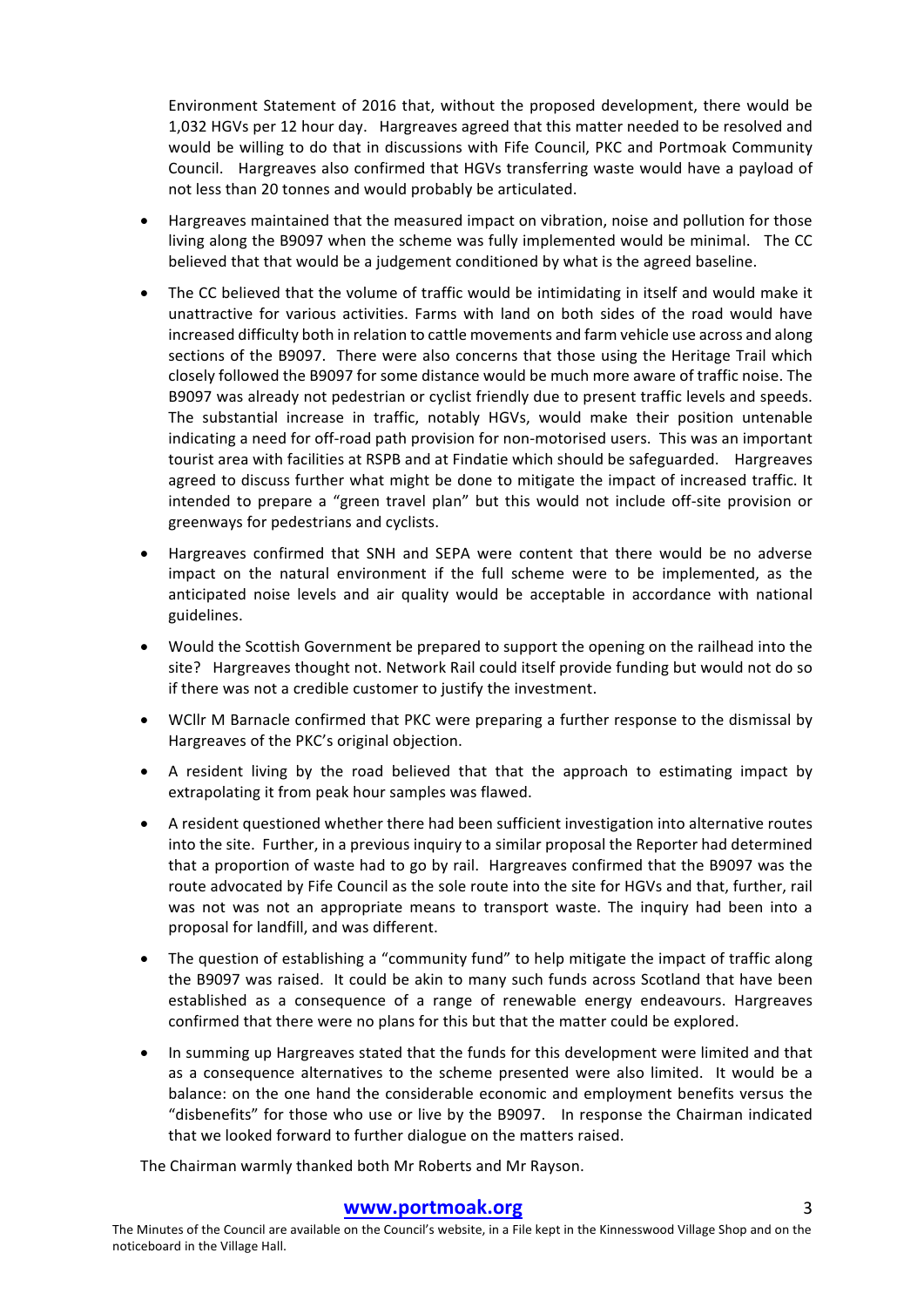**3. Approval of Previous minutes:** The Minutes of the Business Meeting held in private on 15<sup>th</sup> May 2017 in accordance with Para  $11(h)$  of its constitution were approved.

#### **4. Matters Arising from Previous Minutes:**

4. Meeting with John Stephen, 5. Supporting Statement to planning application 17/00680IPL and *7. Meeting with Perth and Kinross Council*. 

The CC noted that 58 letters of objection had been submitted. It was also noted that a Supporting Statement from A & J Stephen providing supplementary information had been and emailed to the CC Chairman just hours before the deadline for submissions from the general public on 19 May. CC members were only circulated with this information on 22 May. This Supporting Statement made reference to Local Plan policies and was potentially of significance in the determination of the planning application. This unusual action by the developer had been discussed at the meeting between the CC and PKC on 23 May with conclusions reported in the minutes of the CC's private business meeting of 29 May. PKC had received the Supporting Statement at the same time as the CC and it had not as vet appeared on the PKC website. The CC had agreed that no action would be taken pending a response from both A & J Stephen and Perth and Kinross Council to a number of matters raised including that of the Supporting Statement. No response had as yet been received from either party.

The CC noted that, despite the matter being raised by the CC with John Stephen, delay in finalising the lease of land to Kinnesswood in Bloom continued.

The CC noted concerns of a resident as to the accuracy of the adopted Minute of the CC meeting of  $9<sup>th</sup>$  May. The resident was invited to contact the Chairman so that the matter could be explored.

**5.** Recycling provision, Kinnesswood. The proposal to site the recycling facility behind the bus shelter remained to be confirmed. Ward Councillor M Barnacle would take the matter forward.

#### **6. Reports**

- 6.1 **Police:** A written report from PC D Stapleton told of car number plates removed from a vehicle in Scotlandwell and of a road traffic collision at the airfield. The Area Commander's Bulletins of  $11^{th}$  May, 18th May, 25<sup>th</sup> May, 1<sup>st</sup> June and  $7^{th}$  June were noted.
- 6.2 **Treasurer**: Report for the months of April and May 2017. The balance at the month ending  $31<sup>st</sup>$  May: was £196.97 in the General Account; and £695.73 in the Michael Bruce Way Account giving a total of £892.70.

#### 6.3 **Planning**:

- 1. *New applications:*
- a) 17/00658/FLL Land 100m north of 3 Middleburn Cottages, Cardenden. Change of use from agricultural land to equestrian centre (in retrospect). The CC would record no objection but would observe that there appeared to have been no application for the stable buildings which had apparently been put up as part of the change of use.
- *2. Progress with Developments:*
	- a) Remove condition 2 (visibility splays) (14/01482/FLL) the erection of a dwelling house at *50 metres SE of Moucums View, Leslie, Road Scotlandwell and (16/00680/FLL).* The CC noted that these proposals now had the full support from the PKC Transport Department. Accordingly it agreed to withdraw its objection.
	- *b)* Former Lomond Inn: proposals for part demolition and erection of 5 dwelling houses *(16/03661/CON).* No Progress.
	- c) *Development at Glenlomond – proposals to build 13 houses (16/00751/FLL*). No progress.